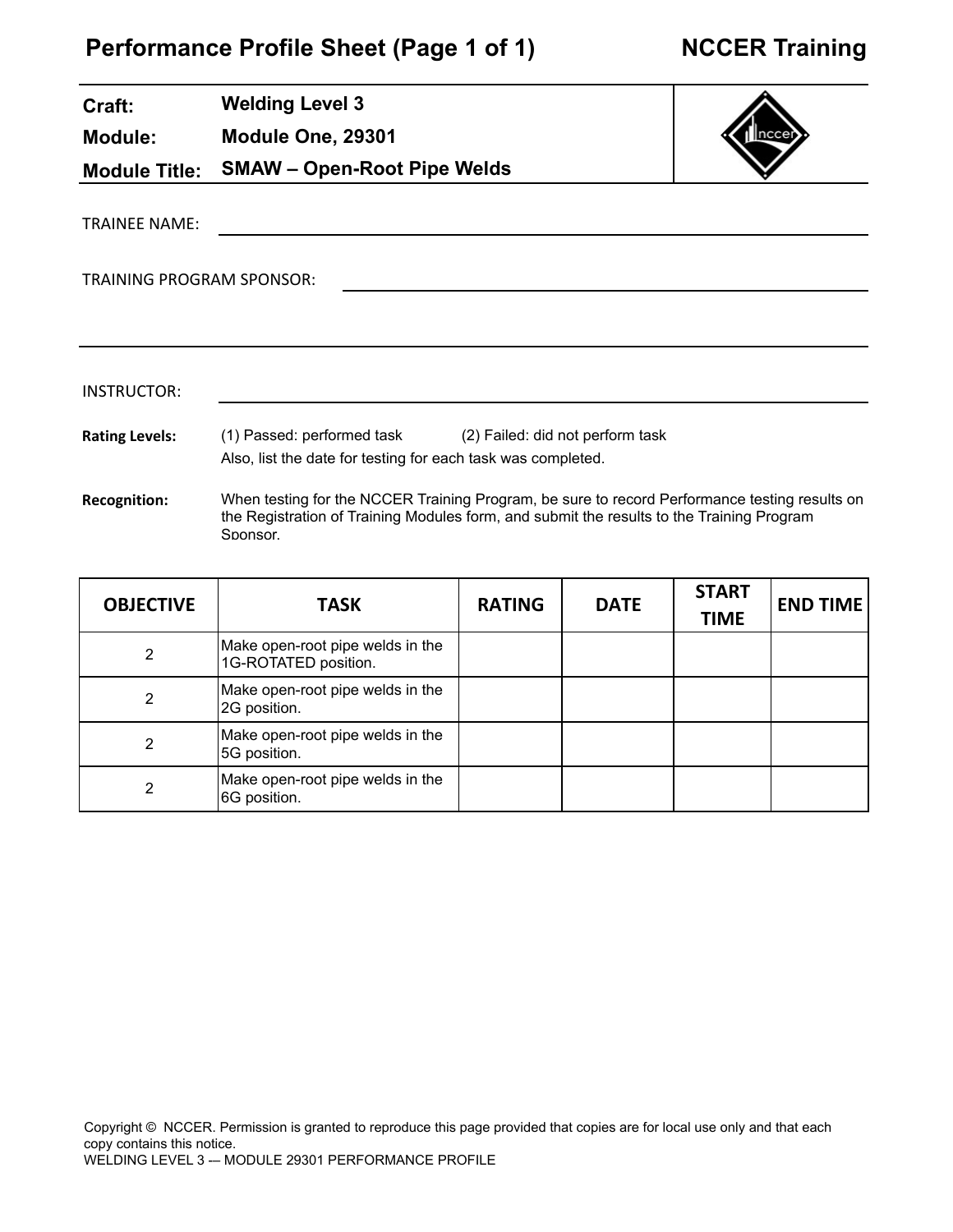## **Peformance Profile Sheet (Page 1 of 1) NCCER Training**

| Craft:                           | <b>Welding Level 3</b>                                                                     |                                                                                                                                                                                                     |      |  |
|----------------------------------|--------------------------------------------------------------------------------------------|-----------------------------------------------------------------------------------------------------------------------------------------------------------------------------------------------------|------|--|
| <b>Module:</b>                   | Module Two, 29302                                                                          |                                                                                                                                                                                                     | пссе |  |
| <b>Module Title:</b>             | <b>GMAW - Pipe</b>                                                                         |                                                                                                                                                                                                     |      |  |
| <b>TRAINEE NAME:</b>             |                                                                                            |                                                                                                                                                                                                     |      |  |
| <b>TRAINING PROGRAM SPONSOR:</b> |                                                                                            |                                                                                                                                                                                                     |      |  |
|                                  |                                                                                            |                                                                                                                                                                                                     |      |  |
|                                  |                                                                                            |                                                                                                                                                                                                     |      |  |
| INSTRUCTOR:                      |                                                                                            |                                                                                                                                                                                                     |      |  |
| <b>Rating Levels:</b>            | (1) Passed: performed task<br>Also, list the date for testing for each task was completed. | (2) Failed: did not perform task                                                                                                                                                                    |      |  |
| <b>Recognition:</b>              |                                                                                            | When testing for the NCCER Training Program, be sure to record Performance testing results on<br>the Registration of Training Modules form, and submit the results to the Training Program Sponsor. |      |  |

| <b>OBJECTIVE</b> | <b>TASK</b>                                                                                                                   | <b>RATING</b> | <b>DATE</b> | <b>START</b><br><b>TIME</b> | <b>END TIME</b> |
|------------------|-------------------------------------------------------------------------------------------------------------------------------|---------------|-------------|-----------------------------|-----------------|
| 2                | Make GMAW open-root V-groove<br>pipe welds in the 1G-ROTATED<br>position using the correct filler metal<br>and shielding gas. |               |             |                             |                 |
| 2                | Make GMAW open-root V-groove<br>pipe welds in the 2G position using<br>the correct filler metal and shielding<br>gas.         |               |             |                             |                 |
| 2                | Make GMAW open-root V-groove<br>pipe welds in the 5G position using<br>the correct filler metal and shielding<br>gas.         |               |             |                             |                 |
| $\overline{2}$   | Make GMAW open-root V-groove<br>pipe welds in the 6G position using<br>the correct filler metal and shielding<br>gas.         |               |             |                             |                 |

Copyright © NCCER. Permission is granted to reproduce this page provided that copies are for local use only and that each copy contains this notice. WELDING LEVEL 3 – MODULE 29302 PERFORMANCE PROFILE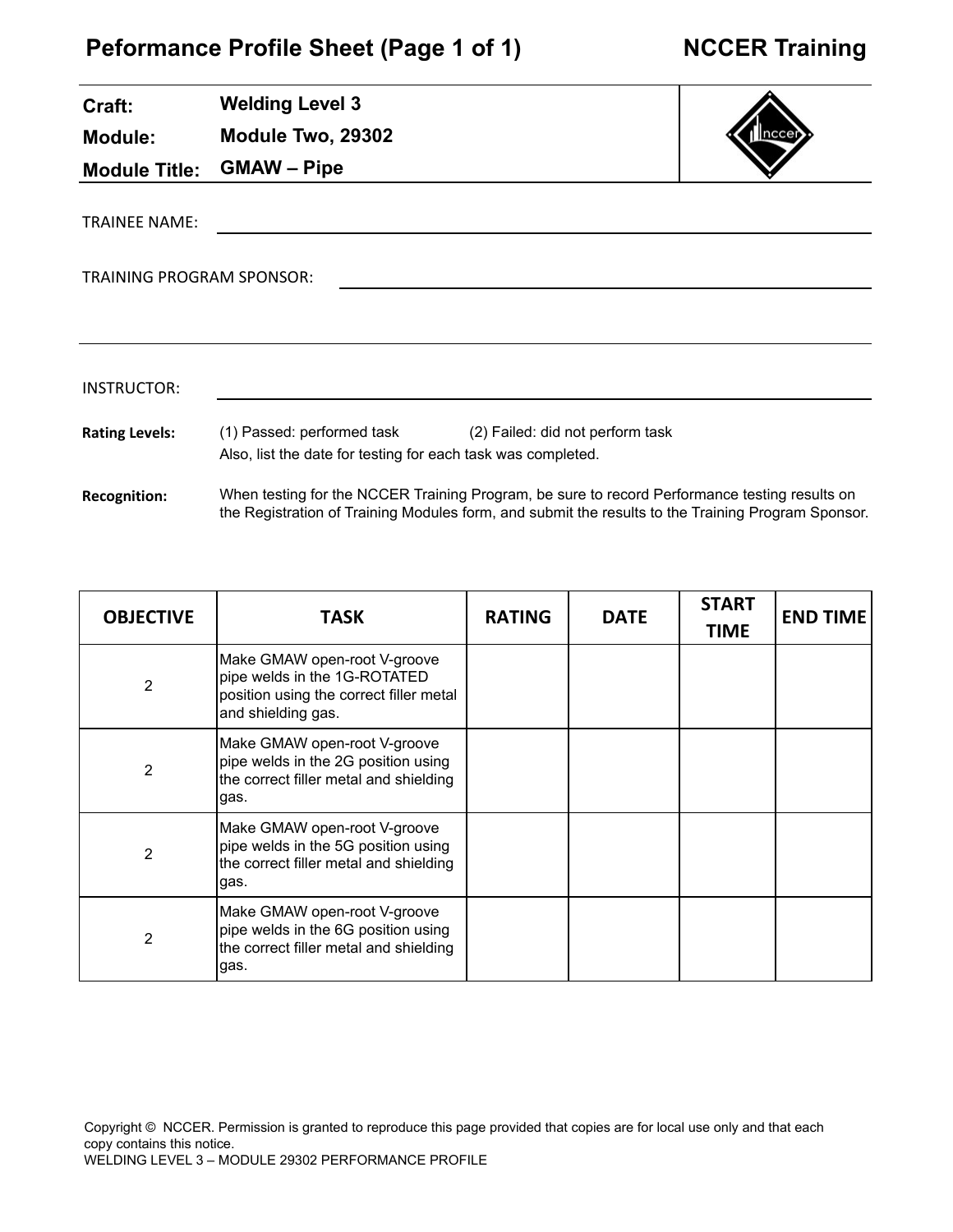### **Performance Profile Sheet (Page 1 of 1)**

| Craft:                           | <b>Welding Level 3 Module</b>                                                                                               |      |
|----------------------------------|-----------------------------------------------------------------------------------------------------------------------------|------|
| <b>Module:</b>                   | <b>Three, 29303</b>                                                                                                         | пссе |
| <b>Module Title:</b>             | <b>FCAW - Pipe</b>                                                                                                          |      |
| <b>TRAINEE NAME:</b>             |                                                                                                                             |      |
| <b>TRAINING PROGRAM SPONSOR:</b> |                                                                                                                             |      |
|                                  |                                                                                                                             |      |
| INSTRUCTOR:                      |                                                                                                                             |      |
|                                  |                                                                                                                             |      |
| <b>Rating Levels:</b>            | (1) Passed: performed task (2) Failed: did not perform task<br>Also, list the date for testing for each task was completed. |      |

**Recognition:** When testing for the NCCER Training Program, be sure to record Performance testing results on the Registration of Training Modules form, and submit the results to the Training Program Sponsor.

| <b>OBJECTIVE</b> | <b>TASK</b>                                                               | <b>RATING</b> | <b>DATE</b> | <b>START</b><br><b>TIME</b> | <b>END TIME</b> |
|------------------|---------------------------------------------------------------------------|---------------|-------------|-----------------------------|-----------------|
| 2                | Make FCAW open-root V-groove<br>pipe welds in the 1G-ROTATED<br>position. |               |             |                             |                 |
| $\overline{2}$   | Make FCAW open-root V-groove<br>pipe welds in the 2G position.            |               |             |                             |                 |
| 2                | Make FCAW open-root V-groove<br>pipe welds in the 5G position.            |               |             |                             |                 |
| 2                | Make FCAW open-root V-groove<br>pipe welds in the 6G position.            |               |             |                             |                 |

Copyright © NCCER. Permission is granted to reproduce this page provided that copies are for local use only and that each copy contains this notice.

WELDING LEVEL 3 – MODULE 29303 PERFORMANCE PROFILE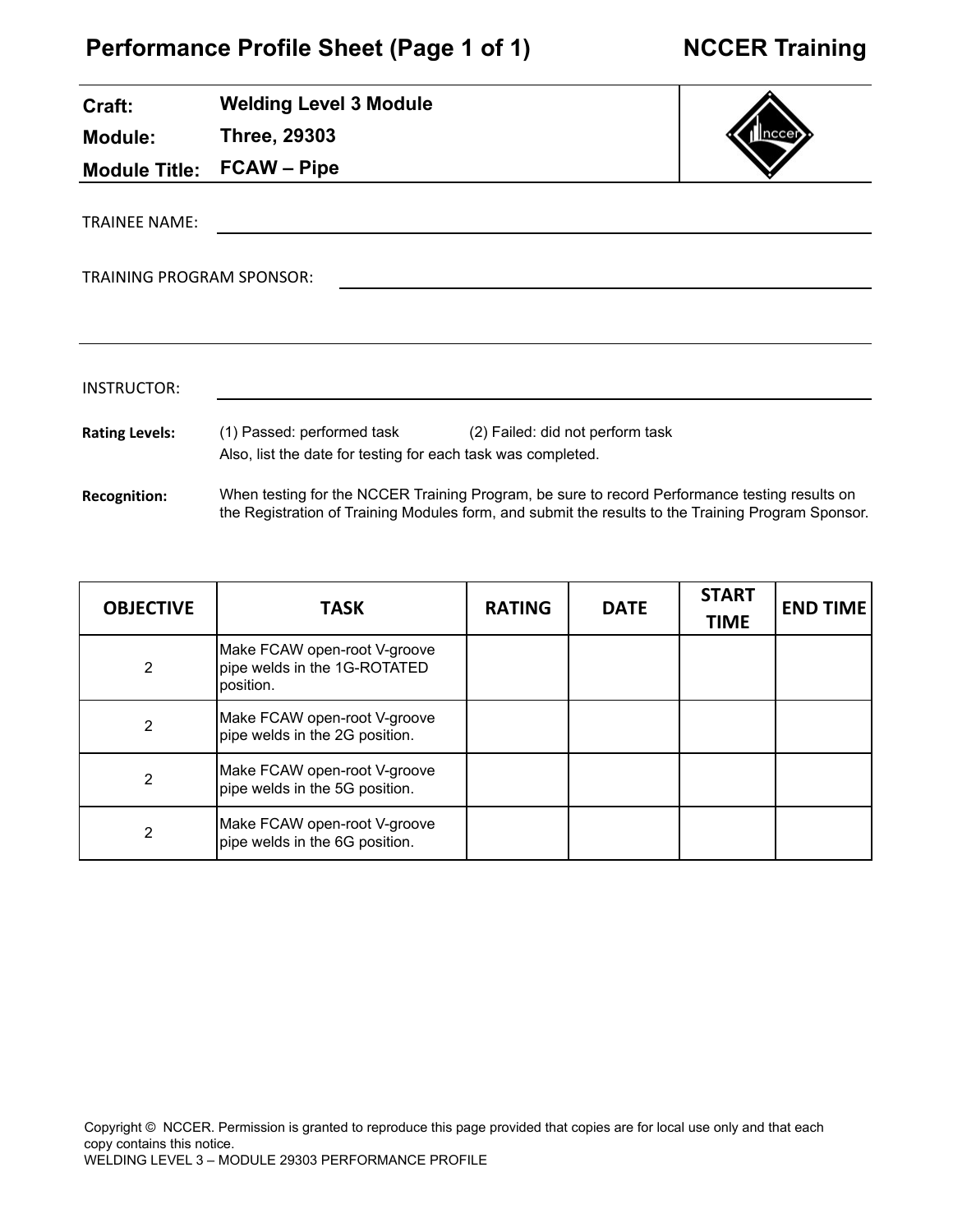## **Performance Profile Sheet (Page 1 of 1) NCCER Training**

J.

| Craft:                    | <b>Welding Level 3</b>                                                                                                                                                                              |                                  |  |
|---------------------------|-----------------------------------------------------------------------------------------------------------------------------------------------------------------------------------------------------|----------------------------------|--|
| Module:                   | Module Four, 29304                                                                                                                                                                                  |                                  |  |
| <b>Module Title:</b>      | <b>GTAW - Carbon Steel Pipe</b>                                                                                                                                                                     |                                  |  |
| TRAINEE NAME:             |                                                                                                                                                                                                     |                                  |  |
| TRAINING PROGRAM SPONSOR: |                                                                                                                                                                                                     |                                  |  |
|                           |                                                                                                                                                                                                     |                                  |  |
| INSTRUCTOR:               |                                                                                                                                                                                                     |                                  |  |
| <b>Rating Levels:</b>     | (1) Passed: performed task<br>Also, list the date for testing for each task was completed.                                                                                                          | (2) Failed: did not perform task |  |
| <b>Recognition:</b>       | When testing for the NCCER Training Program, be sure to record Performance testing results on<br>the Registration of Training Modules form, and submit the results to the Training Program Sponsor. |                                  |  |

| <b>OBJECTIVE</b> | <b>TASK</b>                                                                                                                              | <b>RATING</b> | <b>DATE</b> | <b>START</b><br><b>TIME</b> | <b>END TIME</b> |
|------------------|------------------------------------------------------------------------------------------------------------------------------------------|---------------|-------------|-----------------------------|-----------------|
| $\overline{2}$   | Make GTAW open-root V-groove<br>carbon steel pipe welds in the 1G-<br>ROTATED position using carbon<br>steel filler metal and argon gas. |               |             |                             |                 |
| $\overline{2}$   | Make GTAW open-root V-groove<br>carbon steel pipe welds in the 2G<br>position using carbon steel filler<br>metal and argon gas.          |               |             |                             |                 |
| $\overline{2}$   | Make GTAW open-root V-groove<br>carbon steel pipe welds in the 5G<br>position using carbon steel filler<br>metal and argon gas.          |               |             |                             |                 |
| 2                | Make GTAW open-root V-groove<br>carbon steel pipe welds in the 6G<br>position using carbon steel filler<br>metal and argon gas.          |               |             |                             |                 |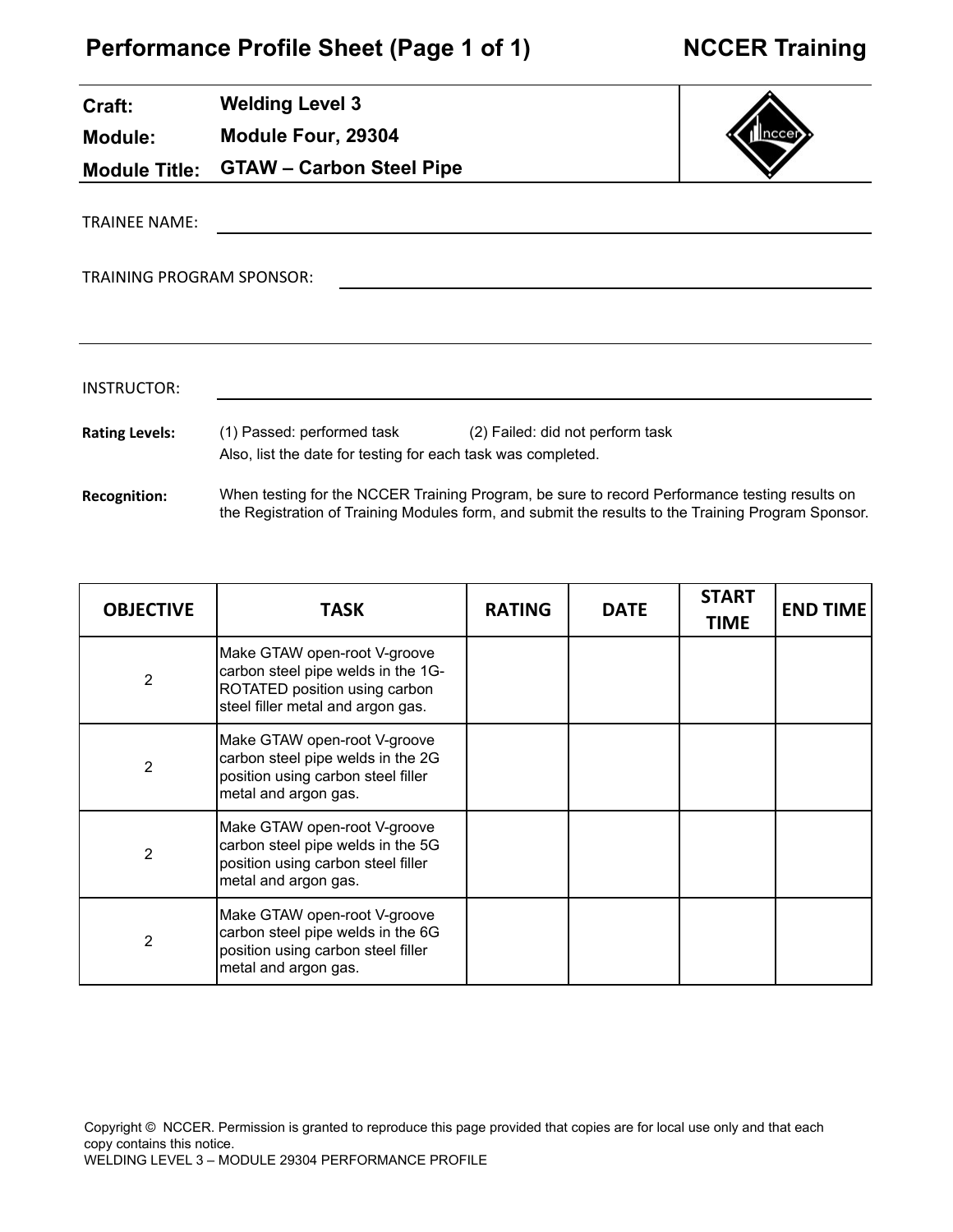# **Performance Profile Sheet (Page 1 of 1) NCCER Training**

| Craft:                           | <b>Welding Level 3</b>                                                                                                                                                                              |               |                                  |              |                 |
|----------------------------------|-----------------------------------------------------------------------------------------------------------------------------------------------------------------------------------------------------|---------------|----------------------------------|--------------|-----------------|
| <b>Module:</b>                   | Module Five, 29305                                                                                                                                                                                  |               |                                  |              |                 |
| <b>Module Title:</b>             | <b>GTAW - Low Alloy and Stainless Steel Pipe</b>                                                                                                                                                    |               |                                  |              |                 |
| <b>TRAINEE NAME:</b>             |                                                                                                                                                                                                     |               |                                  |              |                 |
| <b>TRAINING PROGRAM SPONSOR:</b> |                                                                                                                                                                                                     |               |                                  |              |                 |
|                                  |                                                                                                                                                                                                     |               |                                  |              |                 |
|                                  |                                                                                                                                                                                                     |               |                                  |              |                 |
| INSTRUCTOR:                      |                                                                                                                                                                                                     |               |                                  |              |                 |
| <b>Rating Levels:</b>            | (1) Passed: performed task<br>Also, list the date for testing for each task was completed.                                                                                                          |               | (2) Failed: did not perform task |              |                 |
| <b>Recognition:</b>              | When testing for the NCCER Training Program, be sure to record Performance testing results on<br>the Registration of Training Modules form, and submit the results to the Training Program Sponsor. |               |                                  |              |                 |
|                                  |                                                                                                                                                                                                     |               |                                  |              |                 |
| <b>OBJECTIVE</b>                 | TASK                                                                                                                                                                                                | <b>RATING</b> | DATE                             | <b>START</b> | <b>END TIME</b> |

| <b>OBJECTIVE</b> | <b>TASK</b>                                                                                                                                            | <b>RATING</b> | <b>DATE</b> | .<br><b>TIME</b> | <b>END TIME</b> |
|------------------|--------------------------------------------------------------------------------------------------------------------------------------------------------|---------------|-------------|------------------|-----------------|
| 2                | Make GTAW open-root V-groove low<br>alloy or stainless steel pipe welds in<br>the 2G position using the appropriate<br>filler metal and a gas backing. |               |             |                  |                 |
| 2                | Make GTAW open-root V-groove low<br>alloy or stainless steel pipe welds in<br>the 5G position using the appropriate<br>filler metal and a gas backing. |               |             |                  |                 |
| 2                | Make GTAW open-root V-groove low<br>alloy or stainless steel pipe welds in<br>the 6G position using the appropriate<br>filler metal and a gas backing. |               |             |                  |                 |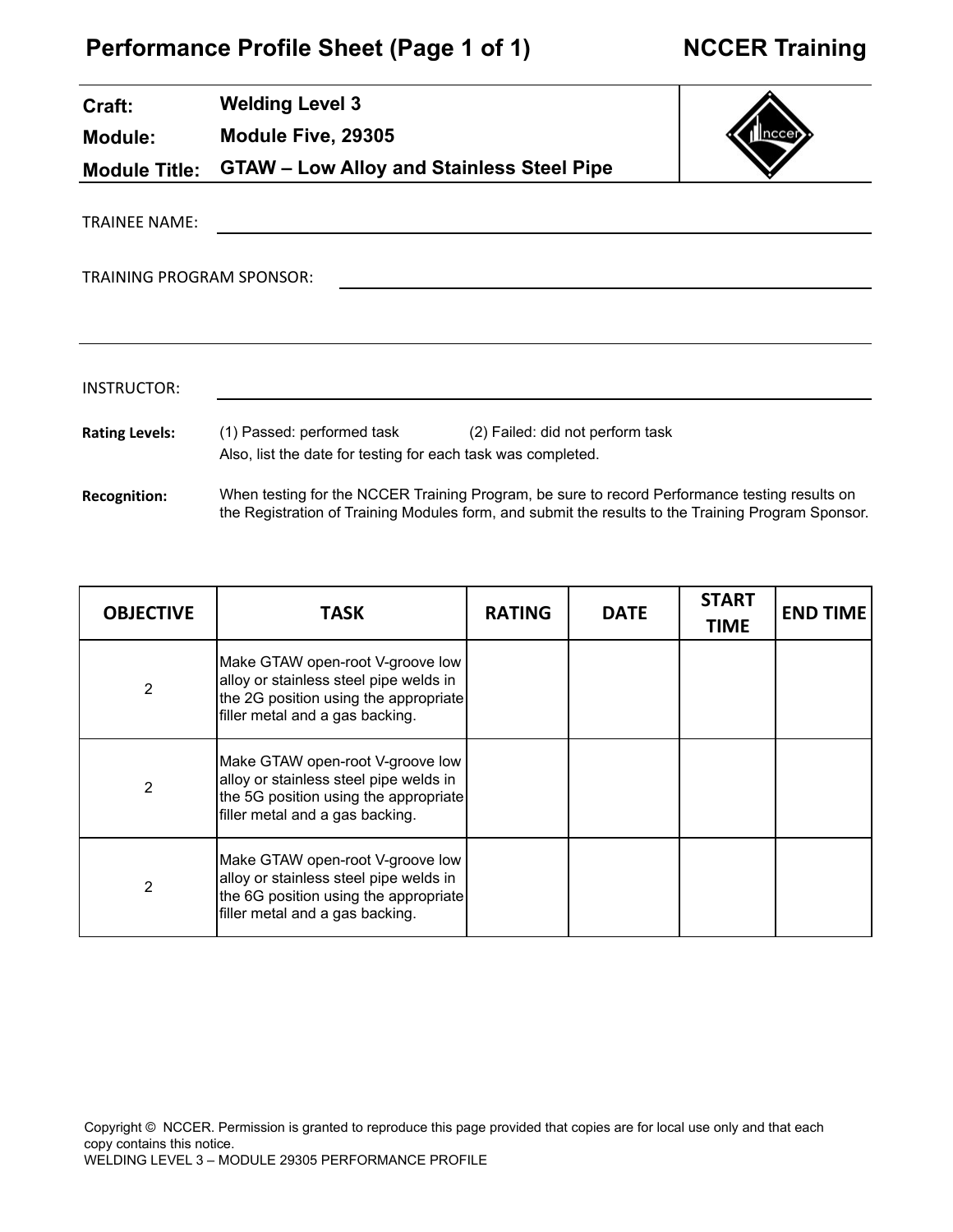### **Performance Profile Sheet (Page 1 of 2) NCCER Training**

Sponsor.

| Craft:                              | <b>Welding Level 3</b>                                              |                                                                                                                                                                                            |  |
|-------------------------------------|---------------------------------------------------------------------|--------------------------------------------------------------------------------------------------------------------------------------------------------------------------------------------|--|
| Module Six, 29306<br><b>Module:</b> |                                                                     |                                                                                                                                                                                            |  |
| <b>Module Title:</b>                | <b>SMAW - Stainless Steel Plate and Pipe</b><br><b>Groove Welds</b> |                                                                                                                                                                                            |  |
| <b>TRAINEE NAME:</b>                |                                                                     |                                                                                                                                                                                            |  |
| <b>TRAINING PROGRAM SPONSOR:</b>    |                                                                     |                                                                                                                                                                                            |  |
| INSTRUCTOR:                         |                                                                     |                                                                                                                                                                                            |  |
| <b>Rating Levels:</b>               | Also, list the date for testing for each task was completed.        | (1) Passed: performed task (2) Failed: did not perform task                                                                                                                                |  |
| <b>Recognition:</b>                 |                                                                     | When testing for the NCCER Training Program, be sure to record Performance testing results on<br>the Registration of Training Modules form, and submit the results to the Training Program |  |

| <b>OBJECTIVE</b> | <b>TASK</b>                                                                              | <b>RATING</b> | <b>DATE</b> | <b>START</b><br><b>TIME</b> | <b>END TIME</b> |
|------------------|------------------------------------------------------------------------------------------|---------------|-------------|-----------------------------|-----------------|
| 3                | Make open-root V-groove welds on<br>stainless steel plate in the 1G<br>position.         |               |             |                             |                 |
| 3                | Make open-root V-groove welds on<br>stainless steel plate in the 2G<br>position.         |               |             |                             |                 |
| 3                | Make open-root V-groove welds on<br>stainless steel plate in the 3G<br>position.         |               |             |                             |                 |
| 3                | Make open-root V-groove welds on<br>stainless steel plate in the 4G<br>position.         |               |             |                             |                 |
| 3                | Make open-root V-groove welds on<br>stainless steel pipe in the 1G-<br>ROTATED position. |               |             |                             |                 |
| 3                | Make open-root V-groove welds on<br>stainless-steel pipe in the 2G<br>position.          |               |             |                             |                 |

Copyright © NCCER. Permission is granted to reproduce this page provided that copies are for local use only and that each copy contains this notice.